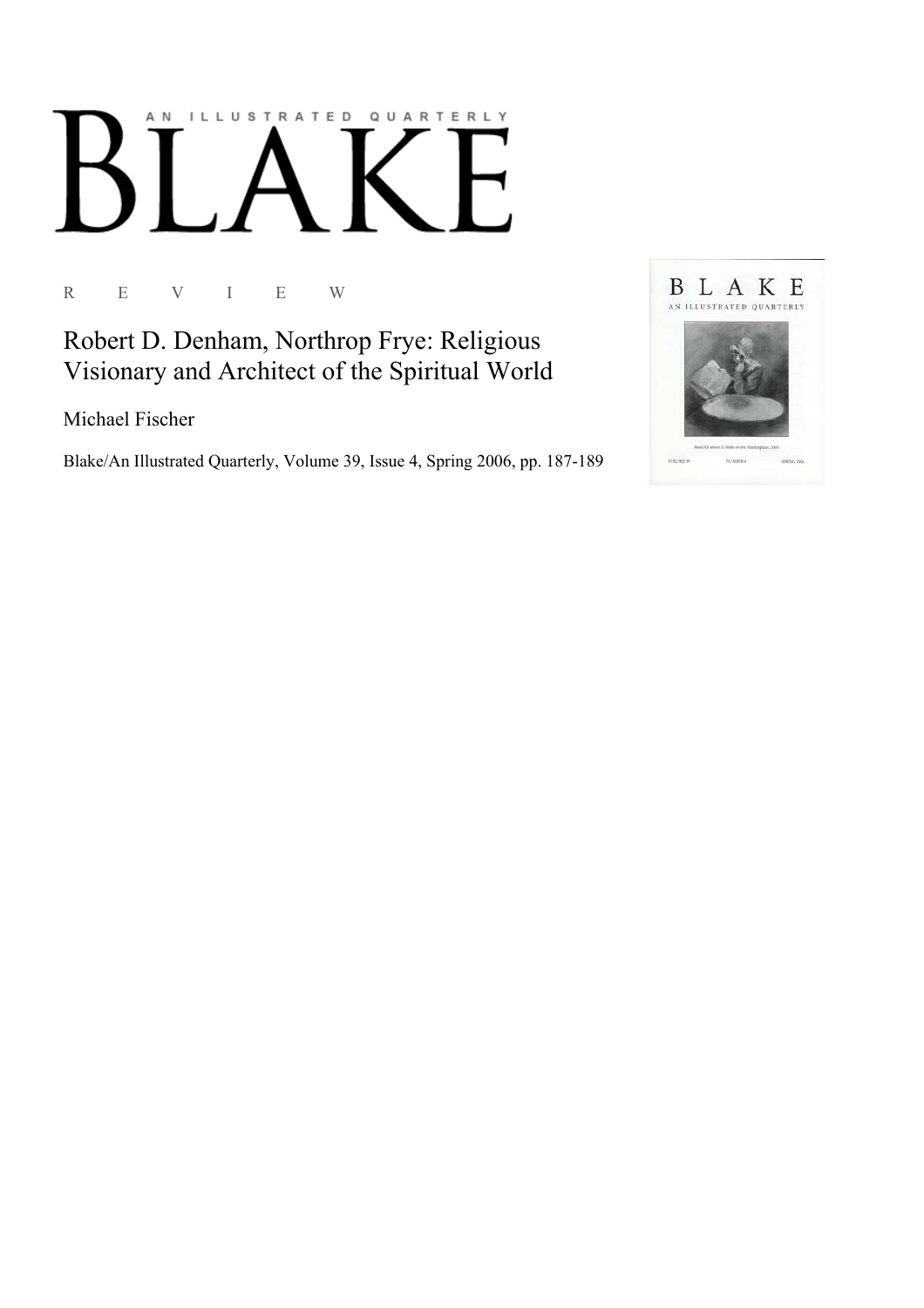Robert D. Denham. *Northrop Frye: Religious Visionary and Architect of the Spiritual World.*  Charlottesville: University of Virginia Press, 2004. xiv + 373 pp. \$45.00, hardcover.

### Reviewed by Michael Fischer

**I**n *Northrop Frye: Religious Visionary and Architect of the Spiritual World*, Robert D. Denham argues that we cannot n *Northrop Frye: Religious Visionary and Architect of the*  understand Frye "without considering the ways Frye's views on religion interpenetrate practically everything he wrote" (2). Denham supports this point with extensive references to Frye's diaries, notebooks, and letters, as well as his published work. These references document Frye's deep interest not only in Christianity but also in Buddhism, Taoism, Gnosticism, and Confucianism, not to mention many other forms of thought that detect spiritual influences on the visible world, such as astrology, alchemy, numerology, the Tarot, and even channeling. When Frye put down his Blake or Milton, he picked up his Herbert B. Greenhouse *(The Astral Journey)* or Guy Lyon Flayfair and Scott Hill *(The Cycles of Heaven: Cosmic Forces and What They Are Doing to You).* 

Frye served as an ordained minister in the United Church of Canada for 55 years. In one of his later notebooks, he describes himself as "an architect of the spiritual world" (qtd. Denham 3), adding, "I'm no evangelist or revivalist preacher, but I'd like to help out in a trend to make religion interesting and attractive to many people of good will who will have nothing to do with it now" (qtd. Denham 13). Denham shows how religion infuses everything that defines Frye as a critic: his critical vocabulary, his schematic thinking, his ongoing concern with such issues as vision, redemption, and inner growth, even his allegiance to Blake—according to Denham, "a deeply religious poet" (3) whom Frye often acknowledges as the source of his critical ideas. In Denham's view, religion was not just important to Frye, it was "central to practically everything Frye wrote, the foundation on which he built the massive superstructure that was his life's work" (3).

No one can deny Frye's lifelong engagement with religious thought, at least not after Denham's painstaking research. Nevertheless, despite my considerable interest in the materials that Denham so thoroughly analyzes, I would still place greater emphasis on the role of literature in Frye's thought than does Denham. I see Frye as a critic defending the autonomy of literature and the other arts throughout his published work. His strictures against value judgments in criticism in the *Anatomy,* for example, argue against tethering literature to external expectations. According to Frye, standards of taste, established canons, and privileged artistic models reinstate social biases; they limit the imaginative freedom that Frye wants to encourage. Commenting in the *Anatomy* on how modern critical fashions promote some writers while demoting others, Frye writes, "we can see that every increase of appreciation has been right, and every decrease wrong"; "criticism," he continues, "has no business to react against things, but should show a steady advance toward undiscriminating catholicity" (25). In literature, he concludes in *The Critical Path,* "there are no negative visions: all poets are potentially positive contributors to man's body of vision" (127).

This commitment to boundless curiosity and open-ended aesthetic exploration informed some of the wide-ranging reading that Denham chronicles, in particular Frye's fascination with what he affectionately called his "kook books," or texts that traffic in the paranormal, the occult, and the mystical. As Denham points out, Frye often found imaginative life in texts that had been discredited in other disciplines. What Frye regarded as pseudoscience, bad anthropology, and dubious psychology could still stimulate his imagination. Similarly, as much as Frye respected logic, fact, and evidence, he also welcomed speculation and daring in criticism. As he puts it in one notebook entry, "[C]riticism (which is energetic response to literature) must itself be imaginative, not afraid of humor or paradox, which latter are as essential to poetic truth as accuracy of observation is to botany" (qtd. Denham 191). In that spirit, he loved Frances Yates' *The Art of Memory:*  "Francis Yates is wonderful," he writes in his notebook, "the combination of sober documentation and the wildest guesswork is very exhilarating" (qtd. Denham 196).

Much is at stake in Frye's commitment to the independence of the imagination. Imaginative writers not only enact human freedom, they keep it alive as a possibility for everyone else. As Frye observes in the *Anatomy,* 

We live in a world of threefold external compulsion: of compulsion on action, or law; of compulsion on thinking, or fact; of compulsion on feeling, which is the characteristic of all pleasure whether it is produced by the *Paradiso* or by an ice cream soda. But in the world of imagination a fourth power, which contains morality, beauty, and truth but is never subordinated to them, rises free of all their compulsions. The work of imagination presents us with a vision, not of the personal greatness of the poet, but of something impersonal and far greater: the vision of a decisive act of spiritual freedom, the vision of the recreation of man. (94)

Pressure to limit the imagination must be resisted because it is always pressure to exempt the status quo from dissent or, what comes to the same thing, to let our fear of change and losing control get the better of our hope.

According to Frye, the freedom of literature from preestablished external controls applies also to religion, an important historical influence on law, morality, and views of knowledge. As a literary critic, especially in the *Anatomy,* Frye is more interested in opening literature to limitless possibility than in deriving it from any source outside itself, religion included: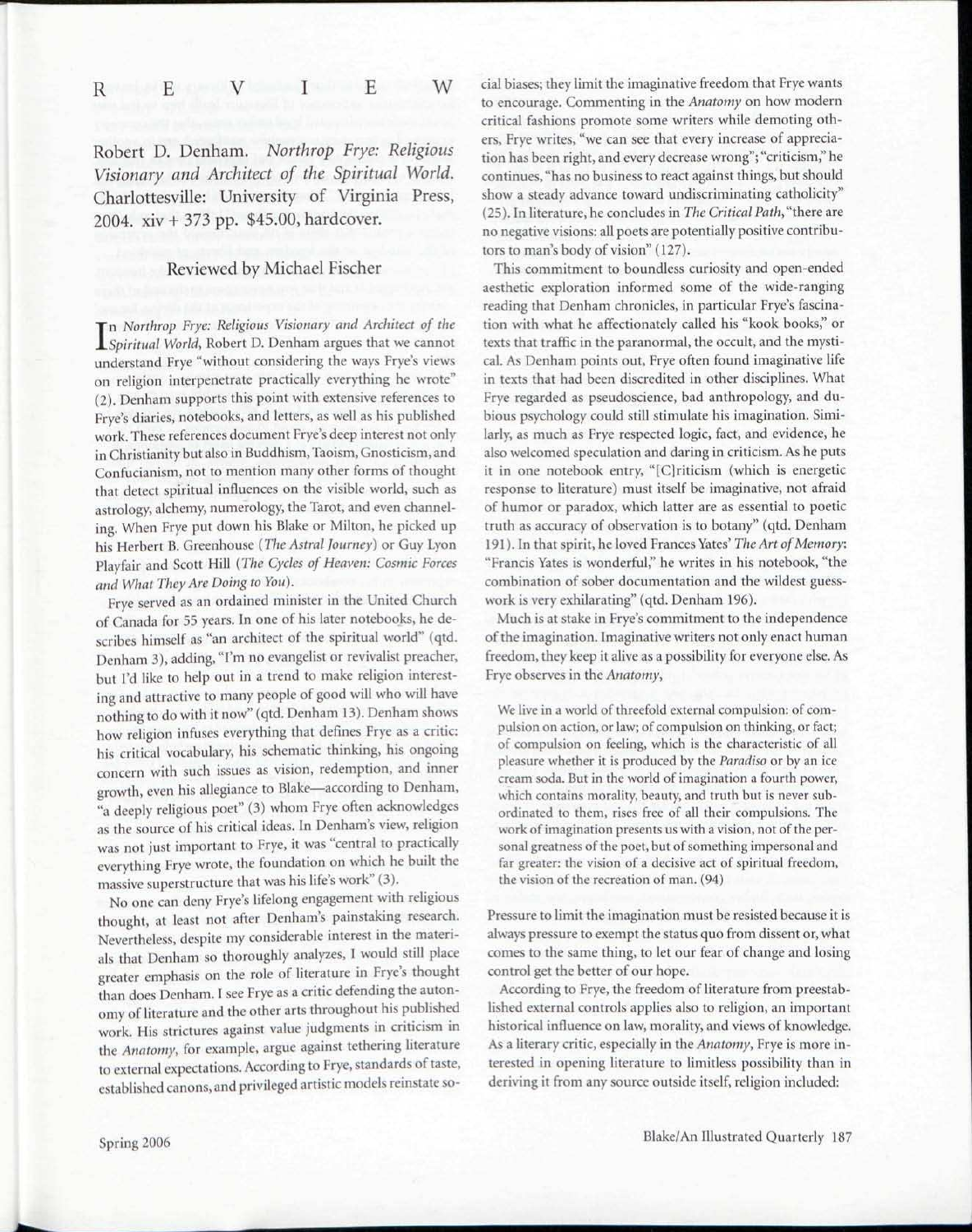[I]t is of the essence of imaginative culture that it transcends the limits both of the naturally possible and of the morally acceptable. The argument that there is no room for poets in any human society which is an end in itself remains unanswerable even when the society is the people of God. For religion is also a social institution, and so far as it is one, it imposes limitations on the arts just as a Marxist or Platonic state would do. ... Religions, in spite of their enlarged perspective, cannot as social institutions *contain* an art of unlimited hypothesis. The arts in their turn cannot help releasing the powerful acids of satire, realism, ribaldry, and fantasy in their attempt to dissolve all the existential concretions that get in their way. (127)

Although Frye understands irritation with the restless questioning and endless exploration exemplified by literature and the other arts ("nobody wants a poet in the perfect human state" [Anatomy 128]), he insists that "between religion's 'this is' and poetry's 'but suppose *this* is,' there must always be some kind of tension" *{Anatomy* 127-28), lest social institutions harden into ostensibly finished products rather than remain always imperfect works in progress.

Frye's unwavering defense of the autonomy of literature, then, is a central emphasis of his writing, expressed most eloquently in the *Anatomy* (still his most influential book) but resonating throughout his published work. Denham calls attention to a more private, less well-known side of Frye, the voice that we hear in the notebooks and diaries. Here Frye reflects on the restraint that has discomfited some of his critics who seek something more affirmative from literature: "I can't indefinitely go on saying that literature refuses to affirm or deny the identification of the verbal universe with Christ. Sooner or later ... I have to come to grips with the total form of human creative power" (qtd. Denham 58). Frye wants to go beyond what he calls "the suspended judgment of the imaginative" (qtd. Denham 125) and find some "existential reality beyond the hypothetical" (qtd. Denham 113), some "resolution of the 'is' and the 'as though' I've circled around since at least the AC *[Anatomy of Criticism]"* (qtd. Denham 103). Whereas the *Anatomy* stresses the centripetal interdependence of literary works within the self-contained realm of literature, the notebooks track Frye's centrifugal movement outward from literary experience toward something else that literature puts us in touch with. Borrowing from Frye, Denham variously calls this "something else" spiritual vision, kerygma, faith, higher consciousness, revelation, the reality of the spiritual world, "the total identity of Word and Spirit" (260), among other terms.

As Denham notes, Frye had little interest in systematic theology and deep reservations about institutionalized religion, formal religious creeds, and dogmatic assertions of belief. He consequently uses terms like "faith," "revelation," and "spiritual vision" metaphorically, by which I mean that the insight suggested by these terms originates in literary experience and retains its imprint. Committed to the independent power of literature, Frye does not start from a religious position that he then finds confirmed or illustrated in literary works. Instead, his cumulative experience of literature leads him to feel that life at some deep intuited level makes sense, that the creativity expressed in literature is somehow reinforced, not in another world or a redemptive future but here and now in this one. Pressed to elaborate, as, for example, when Bill Movers asked him in an interview "What do you mean by the divine?" Frye makes complex statements like these: "I think that in human terms it means that there is no limit toward the expansion of the mind or of the freedom and liberty of mankind .... [T]he feeling that the genuine things you want, like freedom, are inexhaustible and that you never come to the end of them —that's the beginning of the experience of the divine, for me" (qtd. Denham 56-57). Or as Frye puts it in one of his notebooks,

*My* approach to faith turns it into *gaya scienza,* a joyful wisdom: most of the conventional approaches turn it into a burden of guilt feelings. Critics who distrust me because I don't seem too worried about inconsistencies ... can't tune into this notion of faith as a dancing ballet of intuitions, affirmations, counter-affirmations, "doubts" or retreats from dogma, & a pervading sense of "anything may be 'true' or 'false,' but whatever it is, the whole pattern has a design and a movement." (qtd. Denham 104)

There is a tension, in short, between Frye's defense of the autonomy of literature in his published works and his sense, expressed in his notebooks, that literary experience leads to some larger revelation. I do not want to overstate this tension. Passages in his published writings recall the spiritual affirmations of the notebooks, such as this comment in *The Critical Putlr.* 

Nobody would accept a conception of literature as a mere dictionary or grammar of symbols and images which tells us nothing in itself. Everyone deeply devoted to literature knows that it says something, and says something as a whole, not only in its individual works. In turning from formulated belief to imagination we get glimpses of a concern behind concern, of intuitions of human nature and destiny that have inspired the great religious and revolutionary movements of history. Precisely because its variety is infinite, literature suggests an encyclopaedic range of concern greater than any formulation of concern in religious or political myth can express. (103)

lust as his published writings occasionally gesture toward some larger vision, the private notebooks keep that vision deliberately suggestive, open-ended, and literary—the vision ot someone who describes his principles as "a) the less we believe the better b) nothing should be believed that has to be believed in" (qtd. Denham 262).

Even as I do not want to make too much of the tension between the public and private Frye, I also do not want to resolve it in favor of Frye's fidelity to religion, as I think Denham does when he refers to "the religious base of Frye's thought" (2) or when he claims that Frye's "religious ideas emerge un